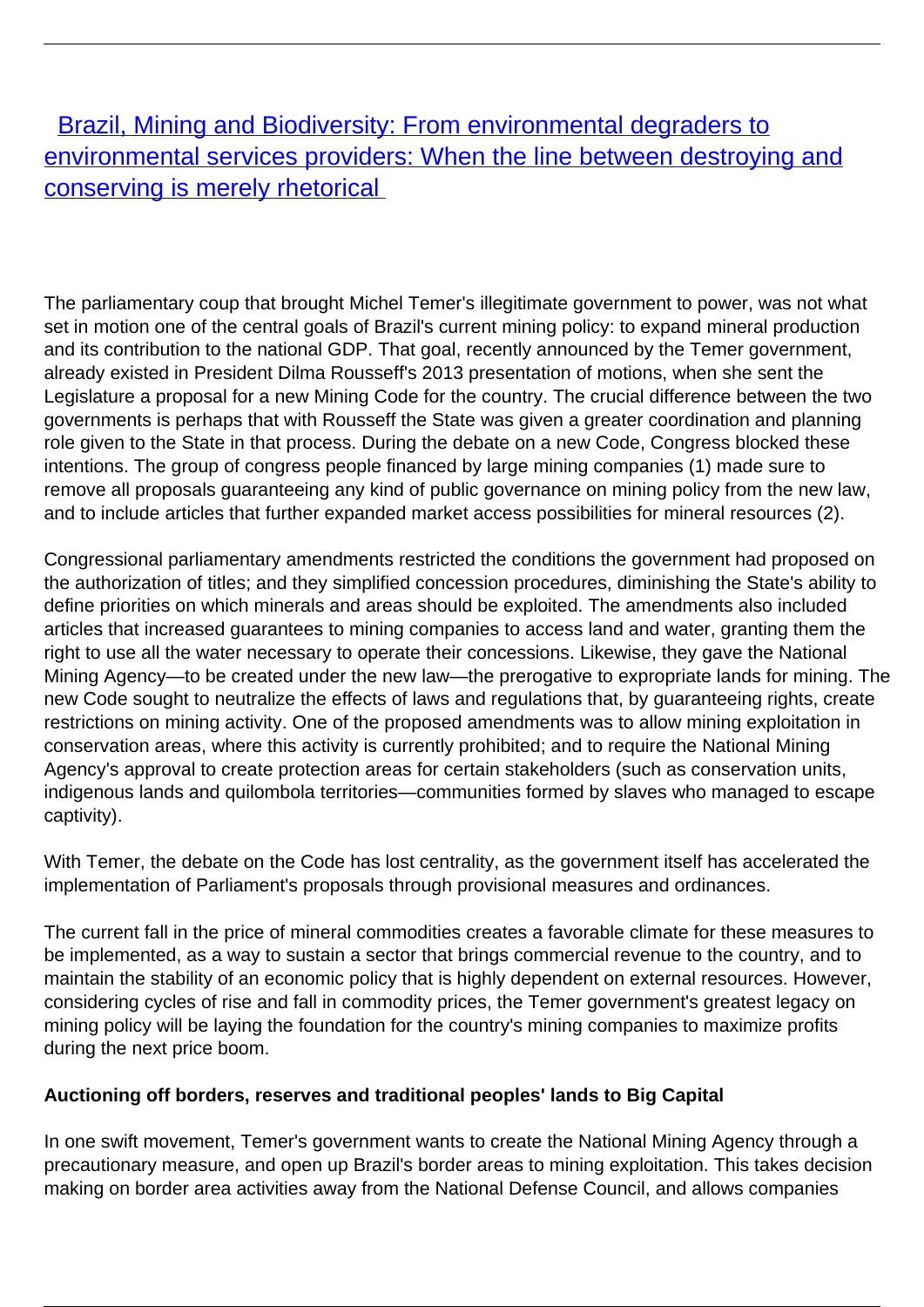mostly with foreign capital to act in these areas—which is currently prohibited.

In order to restore "investor confidence and re-establish legal certainty", the Ministry of Mines and Energy (MME) has publicly committed to simplifying concession procedures in order to reduce the timeframe to begin mining projects. It has also committed to auctioning more than 300 areas that the Mining Resources Research Company (state entity linked to the MME) has already investigated, most of which contain confirmed deposits (3). Through a provisional measure, the MME also aims to define changes in calculation rates and the distribution of mining royalties, which were under discussion for the new Code (4). Since the objective is to attract investors, the tax burden will probably continue to be highly beneficial for this sector. In addition to enjoying countless tax benefits, the mining sector in Brazil has one of the lowest royalty rates in the world; the formula used to calculate these rates is very attractive, since—unlike in most countries—it uses net instead of gross turnover (5).

Another measure that supports mining expansion in the country is the MME's Ordinance N° 126, which initiated the decline of the National Copper Reserve and Associates. The Reserve was created in the early 1980s, with the intention of exploiting existing mineral reserves in the area—mostly rich in gold—through a special regime, and under the control of the Mining Resources Research Company. The Reserve area, located in Pará and Amapá states, covers 46,000 square meters; and it was kept closed to mining companies. With the disappearance of the Reserve, the government wants to leave the area to private initiatives, catering to constant demands by mining companies, which consider its mineral reserves volume to be as important as the Carajás mining province. The bad news for the mining sector is that 69 percent of the reserve area currently overlaps with indigenous lands and conservation units, where mining is not permitted.

The declarations made in April by then president of the National Indian Foundation (FUNAI, by its Portuguese acronym) that indigenous lands should be opened to mining, as well as the modification of provisional measures MP 756 and 759 which propose to reduce protected areas in the Amazon by thousands of hectares—areas where there are strong mining and agricultural interests—points to the convergence between the government and sector representatives that have control in Congress. Bills that attack the national system of conservation units, aim to change environmental licensing laws or even eliminate them (PL 3729/2004, PL 654/2015, PEC 65/2012), and seek to open indigenous lands and traditional populations' territories to mining and other economic activities with huge socioenvironmental impacts (PL 1610/1996, PEC 215/2000), are gaining momentum at this juncture. And the government shows willingness to move them forward.

#### **The perverse logic of conservationist rhetoric that creates equivalence between degrading and conserving**

So far, this is nothing new. Relaxing constitutional environmental protections and restricting territorial rights do not, in and of themselves, constitute new agendas for the mining and agribusiness sectors. The new strategy refers to developing a rhetoric that seeks to create equivalence between degradation and conservation. At the heart of the argument is the hypothesis that it is possible to strike a balance between a project's impacts on biodiversity, and the benefits obtained through its voluntary offset initiatives.

This transformation occurs through a set of strategies that include deregulating mandatory environmental protections (as we are currently seeing), and creating legal, conceptual and methodological bases to measure both the biodiversity losses caused by large development projects, and the gains in conservation obtained through biodiversity offset activities. In practice, these are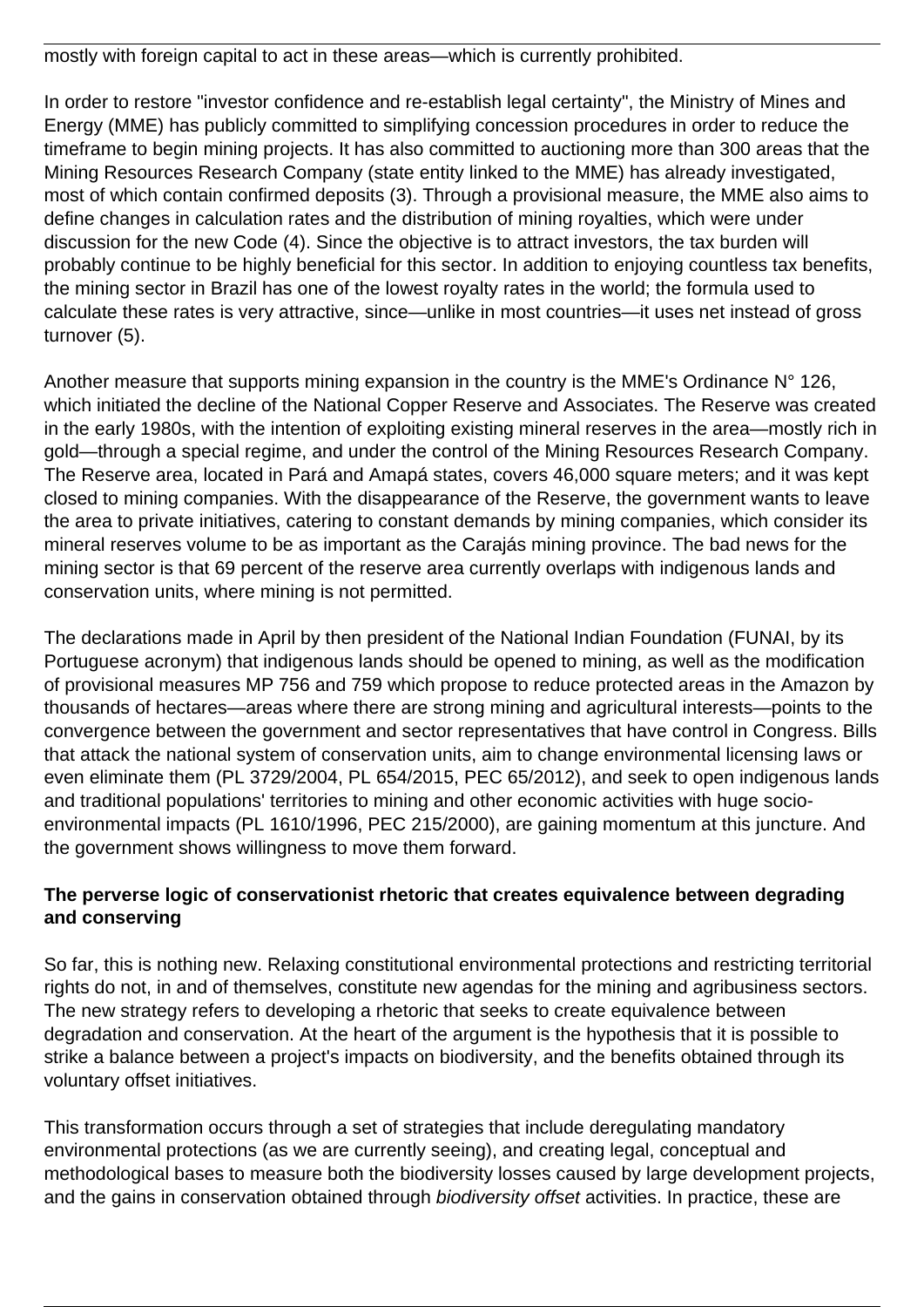investments to conserve areas where there is an ecosystem similar to the one destroyed. Supposedly, this could enable companies to have a "zero net loss" in biodiversity, and even a "net gain" for conserving a "quantity" of biodiversity equal to or greater than that which was destroyed. In addition to creating a positive image for certain sectors (whose activities have known negative impacts on biodiversity), achieving "measurable net gains" in biodiversity makes it possible to create environmental "assets," which, transformed into commodities of comparable quality and quantity, could be sold.

Through a discursive political maneuver, polluters become "environmental service providers," and new commodities are created, enabling the emergence of new markets. These initiatives also increase access to land for companies which, in addition to already having territorial and spatial control over the areas where they conduct their activities, also end up having control over lands used for offsets.

This lobby has already been effective in Brazil. In 2014, the Biodiversity and Forests Secretary of the Ministry of Environment participated in a gathering about offset models applied to mining. The global mining sector, by the way, is the one that has subscribed most to this initiative (6). The Secretary publicly defended the importance of developing tools to build the biodiversity market (7).

In 2010, the Brazilian Business Movement for Biodiversity was created (MEBB, by its Portuguese acronym). This entity seeks to influence the development of Brazil's biodiversity strategy, and one of its central goals is to improve legal and regulatory frameworks on issues such as appraisal of and access to biodiversity.

As of 2017, the company Hydro, which has a bauxite mine in Paragominas (Pará State), has purported to achieve a "no 'net loss' in biodiversity." To reach this goal, it has financed "biodiversity restoration" and monitoring activities in the only remaining forested area in Paragominas. Such activities include cataloguing of the variety of species and their behaviors, and developing pilot research on restoration techniques and methods to measure results (8).

Alcoa has followed a similar path in Juruti Velho (west of Pará state), where it also extracts bauxite. With the goal of "generating a net positive impact" on biodiversity, the company has voluntarily invested in the maintenance of three environmental parks, in Poços de Caldas (18 hectares), São Luís (1,800 hectares) and Tubarão (12 hectares). It has also developed programs to rehabilitate mining areas, where it defines biodiversity "indices," in order to establish performance metrics for ecosystems businesses. According to the company's sustainability manager, this is "one of the main challenges of corporate biodiversity management." (9)

While Brazil anticipates requiring mandatory offset actions for biodiversity loss due to activities with high environmental impact, mining companies' interest in carrying out these actions has led to territorial disputes. In the state of Minas Gerais, the National Steel Company (CSN, by its Spanish acronym) and Ferrous Resources of Brazil are in a legal battle over an area which, despite having no iron ore, is valuable for creating environmental offsets for their mining activities (10).

Behind the conservationist rhetoric on biodiversity offsets, there is a consolidation of new biodiversity markets in the medium term, which will impose new forms of territorial regulation connected to institutions and multi-scalar actors (financial market operators, cooperation agencies, consultants, etc.). This market consolidation also grants companies—which have been heavily denounced for socioenvironmental impacts and rights violations—the power to define nature, place a value on it, and protect it under a utilitarian and colonial paradigm. This paradigm ignores and imposes upon the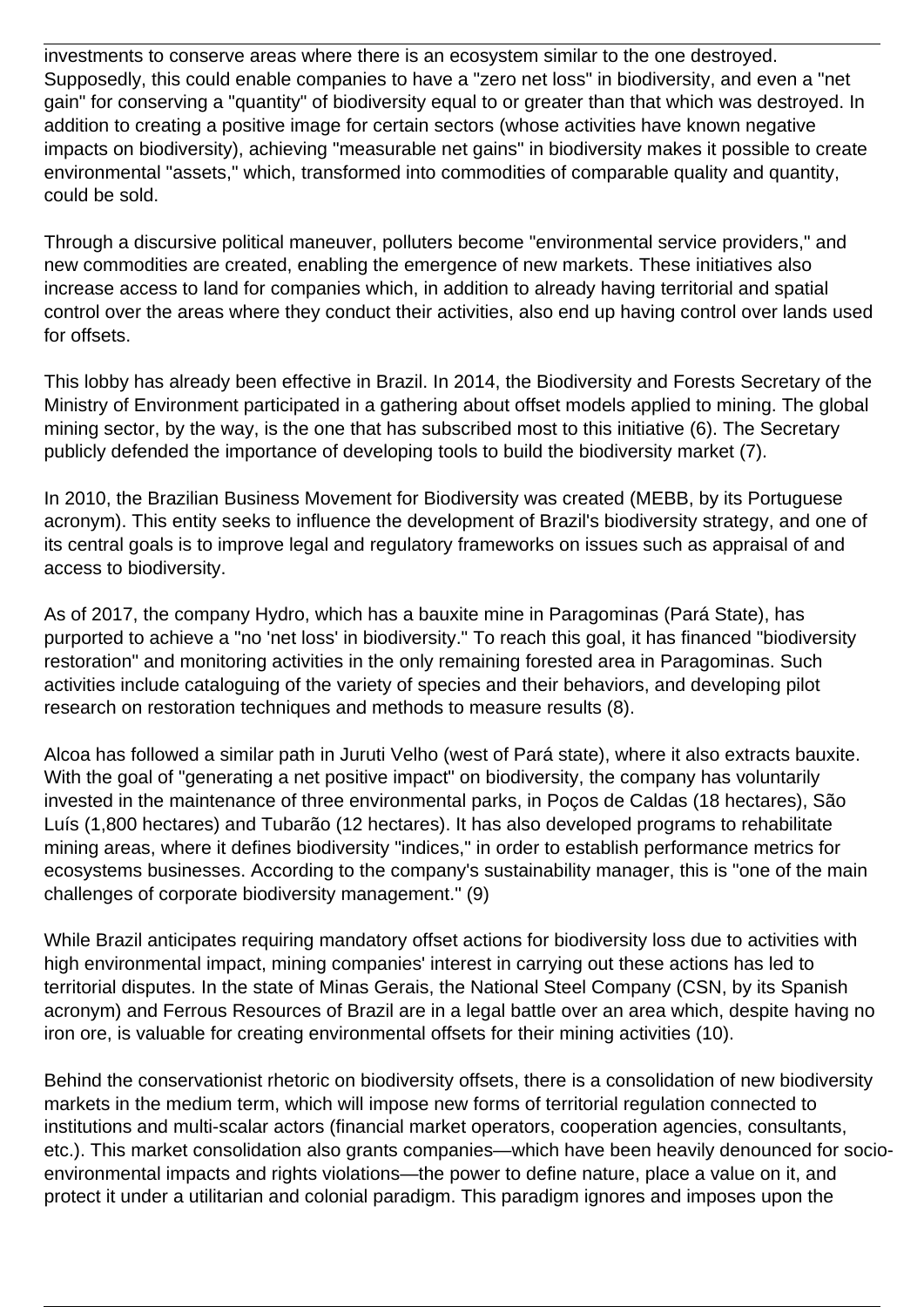multiple forms of biodiversity stewardship and production that peasants, indigenous peoples and other traditional peoples have historically carried out, through their creativity and social struggle. The areas where they live are now the frontiers for these new forms of capital accumulation.

Julianna Malerba, jumalerba [at] gmail.com

# FASE, Brasil, <https://fase.org.br/>

(1) The study [Quem é quem nas discussões do novo código da mineração](http://industriaextrativa.ibase.br/files/2015/06/2013-quem-e-quem-mineracao4.pdf) ("Who's who in the discussions on the new mining code"), prepared by the Brazilian Institute for Social and Economic Analysis (IBASE, by its Portuguese acronym), analyzed campaign donations made by the largest mining companies operating in the country (Vale, Votorantim, AngloGold, Usiminas, Kinross and MMX). It showed the enormous political influence that mining companies have, along with parliamentarians who make decisions on the issue: those who received the most donations are precisely the members of the Mines and Energy Commission—a permanent fixture in the House and the Special Commission on Mining—which exists specifically to discuss reform of the Code.

(2) For an analysis of the proposal for the new regulatory framework on mining, and the amendments made by congressional representatives, see: [https://fase.org.br/pt/acervo/documentos/o-novo-codigo](https://fase.org.br/pt/acervo/documentos/o-novo-codigo-mineral-menos-governanca-publica-sobre-o-aproveitamento-dos-recursos-minerais-e-mais-imprecisao-na-garantia-de-direitos-aos-afetados/) [-mineral-menos-governanca-publica-sobre-o-aproveitamento-dos-recursos-minerais-e-mais](https://fase.org.br/pt/acervo/documentos/o-novo-codigo-mineral-menos-governanca-publica-sobre-o-aproveitamento-dos-recursos-minerais-e-mais-imprecisao-na-garantia-de-direitos-aos-afetados/)[imprecisao-na-garantia-de-direitos-aos-afetados/](https://fase.org.br/pt/acervo/documentos/o-novo-codigo-mineral-menos-governanca-publica-sobre-o-aproveitamento-dos-recursos-minerais-e-mais-imprecisao-na-garantia-de-direitos-aos-afetados/)

#### (3) See

[http://www.brasilmineral.com.br/noticias/governo-quer-restaurar-confian%C3%A7a-de-investidores](http://www.brasilmineral.com.br/noticias/governo-quer-restaurar-confian%C3%81a-de-investidores) and <http://www.cnf.org.br/noticia/-/blogs/setor-mineral-espera-capital-estrangeiro-em-futuros-leiloes>

### (4) See

[http://economia.estadao.com.br/noticias/geral,mp-que-cria-agencia-da-mineracao-esta-pronta-para](http://economia.estadao.com.br/noticias/geral,mp-que-cria-agencia-da-mineracao-esta-pronta-para-ser-publicada,70001784332)[ser-publicada,70001784332](http://economia.estadao.com.br/noticias/geral,mp-que-cria-agencia-da-mineracao-esta-pronta-para-ser-publicada,70001784332)

(5) See the technical note, recently published by the Institute for Socio-Economic Studies (INESC, by its Portuguese acronym), which analyzes in detail the fiscal and tax aspects of big mining in Brazil (referring to, respectively, the State's capacity to access mining revenues, and the means or instruments through which these revenues are collected).

(6) In 2012, 38 companies signed onto "net loss zero commitments," which consist of developing "offset" activities for "losses" in biodiversity. 15 of them were industries from the mining sector. See Environmental regulation in the Green Economy: Changed to facilitate destruction. WRM Newsletter 212. http://wrm.org.uy/articles-from-the-wrm-bulletin/section1/environmental-regulation-inthe-green-economy-changed-to-facilitate-destruction/

(7) See

[http://www.canalrural.com.br/noticias/agricultura/compensacao-voluntaria-para-biodiversidade-tera](http://www.canalrural.com.br/noticias/agricultura/compensacao-voluntaria-para-biodiversidade-tera-projeto-piloto-brasil-45300)[projeto-piloto-brasil-45300](http://www.canalrural.com.br/noticias/agricultura/compensacao-voluntaria-para-biodiversidade-tera-projeto-piloto-brasil-45300)

## (8) See

[http://www.otempo.com.br/capa/economia/mineradora-destr%C3%B3i-em-minas-e-compensa-no](http://www.otempo.com.br/capa/economia/mineradora-destr%C3%B3i-em-minas-e-compensa-no-nordeste-1.811277)[nordeste-1.811277](http://www.otempo.com.br/capa/economia/mineradora-destr%C3%B3i-em-minas-e-compensa-no-nordeste-1.811277)

#### (9) See